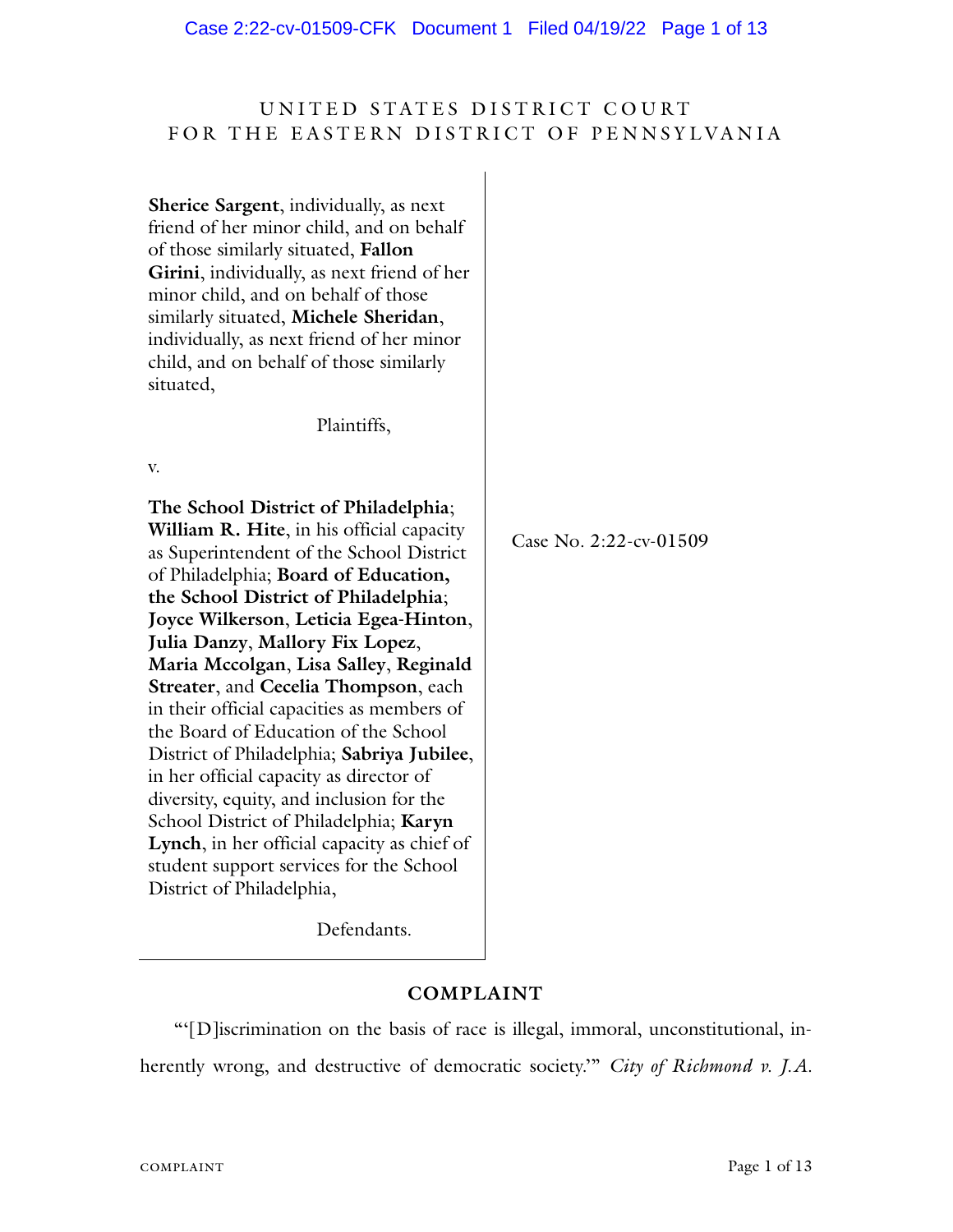*Croson Co.*, 488 U.S. 469, 521 (1989) (Scalia, J., concurring in the judgment) (quoting Alexander Bickel, *The Morality of Consent* 133 (1975). "[E]very time the government places citizens on racial registers and makes race relevant to the provision of burdens or benefits, it demeans us all." *Fisher v. Univ. of Tex. at Austin* (*Fisher I*), 570 U.S. 297, 316 (2013) (Thomas, J., concurring) (citation and internal quotation marks omitted). While discriminatory racial preferences might find favor in modern academia, they find no comfort in the Constitution. *See Parents Involved in Cmty. Sch. v. Seattle Sch. Dist. No. 1,* 551 U.S. 701, 732 (2007) ("Racial balancing is not transformed from 'patently unconstitutional' to a compelling state interest simply by relabeling it 'racial diversity.'").

But this has not stopped the School District of Philadelphia from adopting a blatantly unconstitutional race-based system for admission to its criteria-based public schools. In 2021, in the name of "antiracism" and "equity," the school district announced that, starting with the 2022–23 school year, it was changing its selection process for criteria-based schools from a race-neutral process to a racially discriminatory process. The school district did so despite 62% of the students attending those schools identifying as black or Latino and no schools having a white majority.

Before 2021, admissions to these select schools was highly individualized with the principal of each school having the final say on admission. But the school district was concerned about the racial distribution this system generated, even though the schools were already quite diverse with no school having a white majority. The school district believed some select schools, in particular a science and technology school, had an underrepresentation of non-black students (in other words "too black") and that non-black and non-Latino students were "overrepresented" in other schools (in other words "not black enough.") So it overhauled the admissions process to these schools in a conscious and intentional effort to rebalance the racial makeup of the student body. It did so by moving from a highly individualized and criteria-based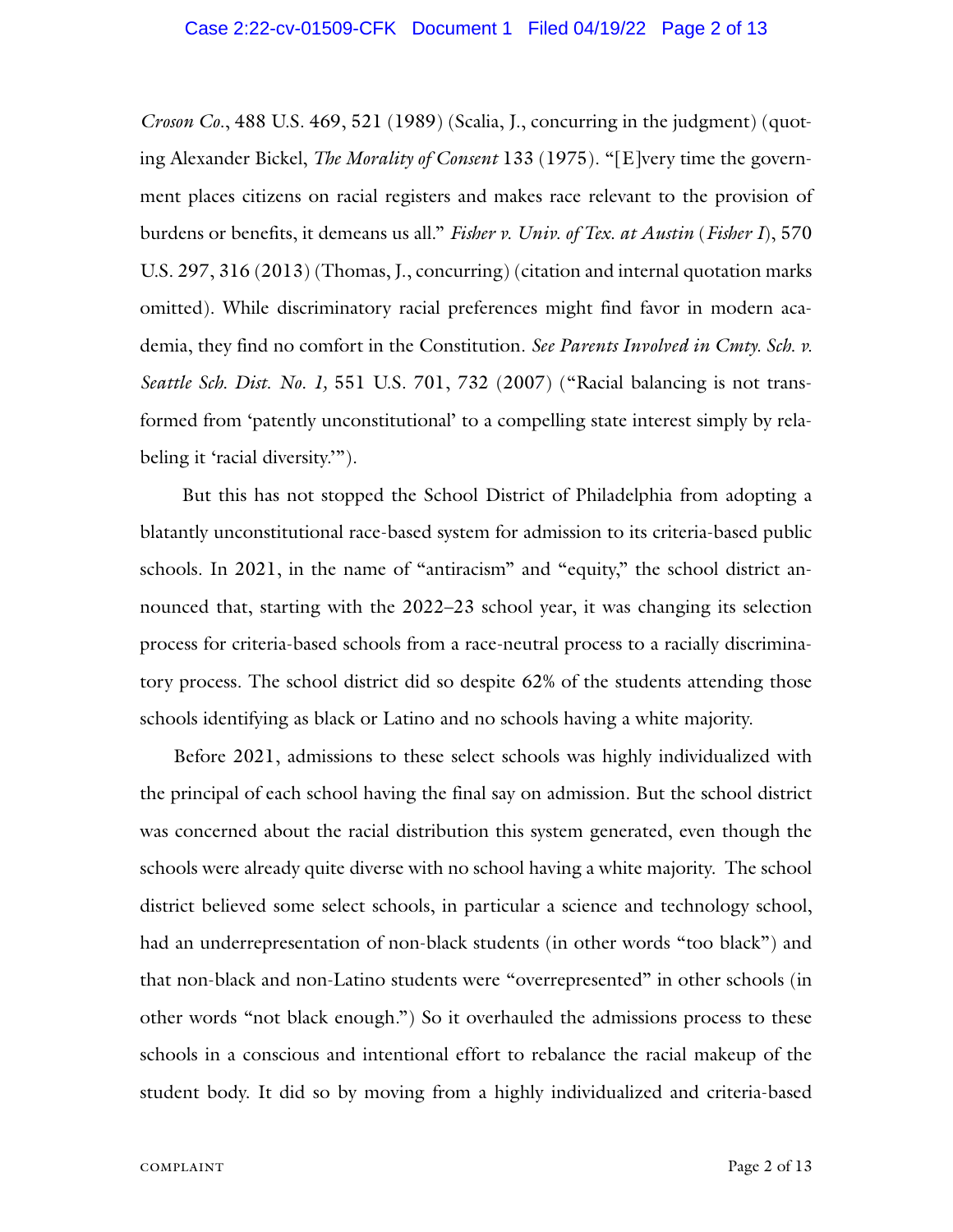#### Case 2:22-cv-01509-CFK Document 1 Filed 04/19/22 Page 3 of 13

process to a gerrymandered lottery system where black and Latino students were given preferential treatment. While all students participate in the lottery, students who reside in certain "underrepresented zip codes" are given preference for admission over students who do not reside in those zip codes.

The plaintiffs are parents of students who have applied or will apply to the school district's criteria-based schools and who have been or will be harmed by the school district's discriminatory practices. They seek a preliminary and permanent injunction to restrain the school district from using a racial discriminatory system for admission to criteria-based schools.

#### **PARTIES, JURISDICTION, AND VENUE**

1. Plaintiff Sherice Sargent is a resident of the city of Philadelphia and the mother of an eighth-grade student in the School District of Philadelphia.

2. Plaintiff Fallon Girini is a resident of the city of Philadelphia and the mother of an eighth-grade student in the School District of Philadelphia.

3. Plaintiff Michele Sheridan is a is a resident of the city of Philadelphia and the mother of an eighth-grade student in the School District of Philadelphia.

4. Defendant the School District of Philadelphia is a political body organized under the laws of the Commonwealth of Pennsylvania and the Philadelphia Home Rule Charter.

5. Defendant William R. Hite is the superintendent of the School District of Philadelphia and is sued in his official capacity.

6. Defendant Board of Education of the School District of Philadelphia is a political body organized under the Philadelphia Home Rule Charter and is responsible for conducting the affairs of the School District of Philadelphia.

7. Defendant Julia Danzy is a member of the Board of Education of the School District of Philadelphia and is sued in her official capacity.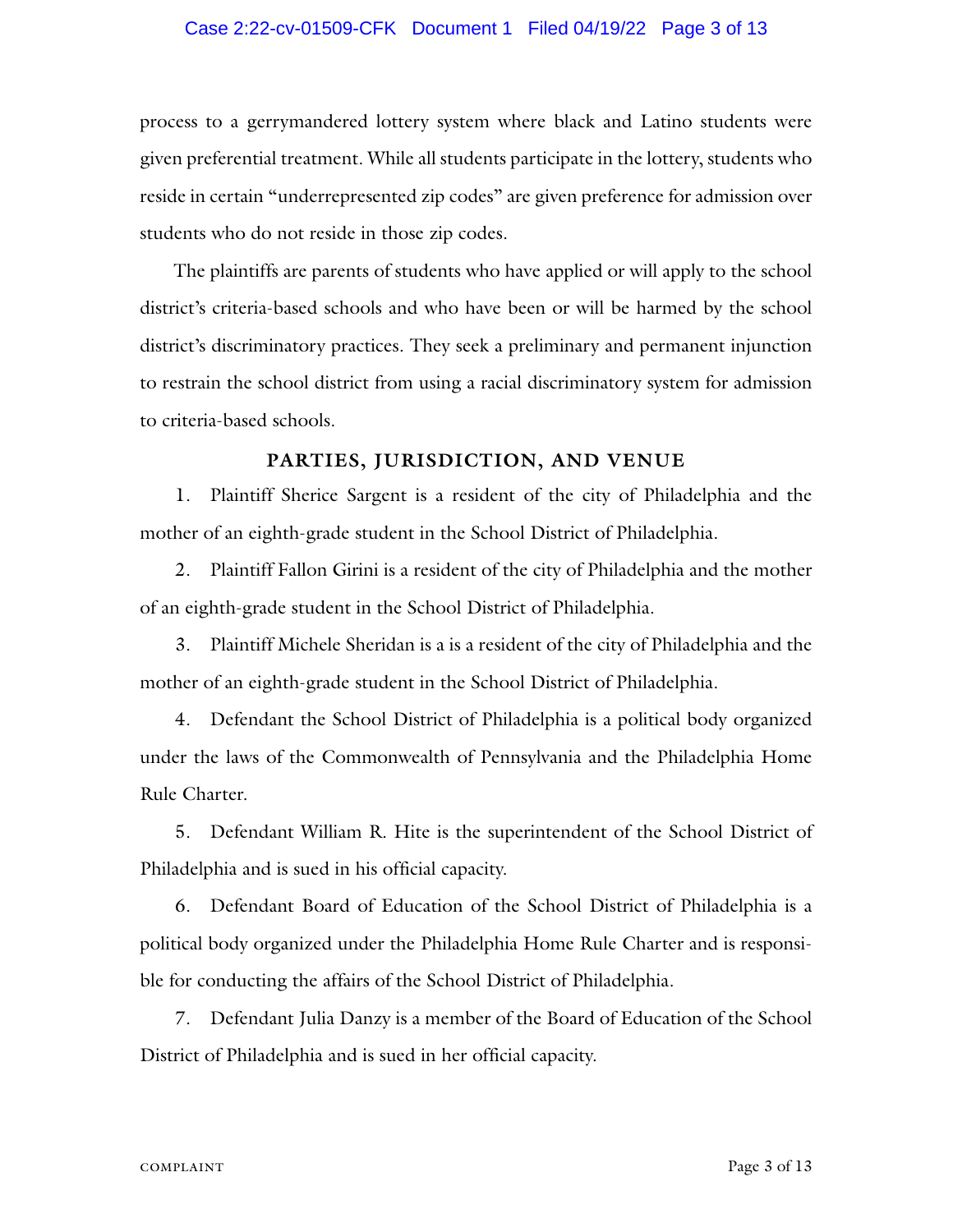#### Case 2:22-cv-01509-CFK Document 1 Filed 04/19/22 Page 4 of 13

8. Defendant Leticia Egea-Hinton is a member of the Board of Education of the School District of Philadelphia and is sued in her official capacity.

9. Defendant Mallory Fix Lopez is a member of the Board of Education of the School District of Philadelphia and is sued in her official capacity.

10. Defendant Maria McColgan is a member of the Board of Education of the School District of Philadelphia and is sued in her official capacity.

11. Defendant Lisa Salley is a member of the Board of Education of the School District of Philadelphia and is sued in her official capacity.

12. Defendant Reginald L. Streater is a member of the Board of Education of the School District of Philadelphia and is sued in his official capacity.

13. Defendant Cecelia Thompson is a member of the Board of Education of the School District of Philadelphia and is sued in her official capacity.

14. Defendant Joyce Wilkerson is a member of the Board of Education of the School District of Philadelphia and is sued in her official capacity.

15. Defendant Sabriya Jubilee is the school district's director of diversity, equity, and inclusion and is sued in her official capacity.

16. Defendant Karyn Lynch is the school district's chief of student support services and is sued in her official capacity.

17. The Court has subject-matter jurisdiction under 28 U.S.C. § 1331 and 28 U.S.C. § 1343.

18. Venue is proper because a substantial part of the events giving rise to the claims occurred in this judicial district. *See* 28 U.S.C. § 1391(b)(2).

#### **STATEMENT OF FACTS**

19. The school district maintains a system of public high schools in the city of Philadelphia.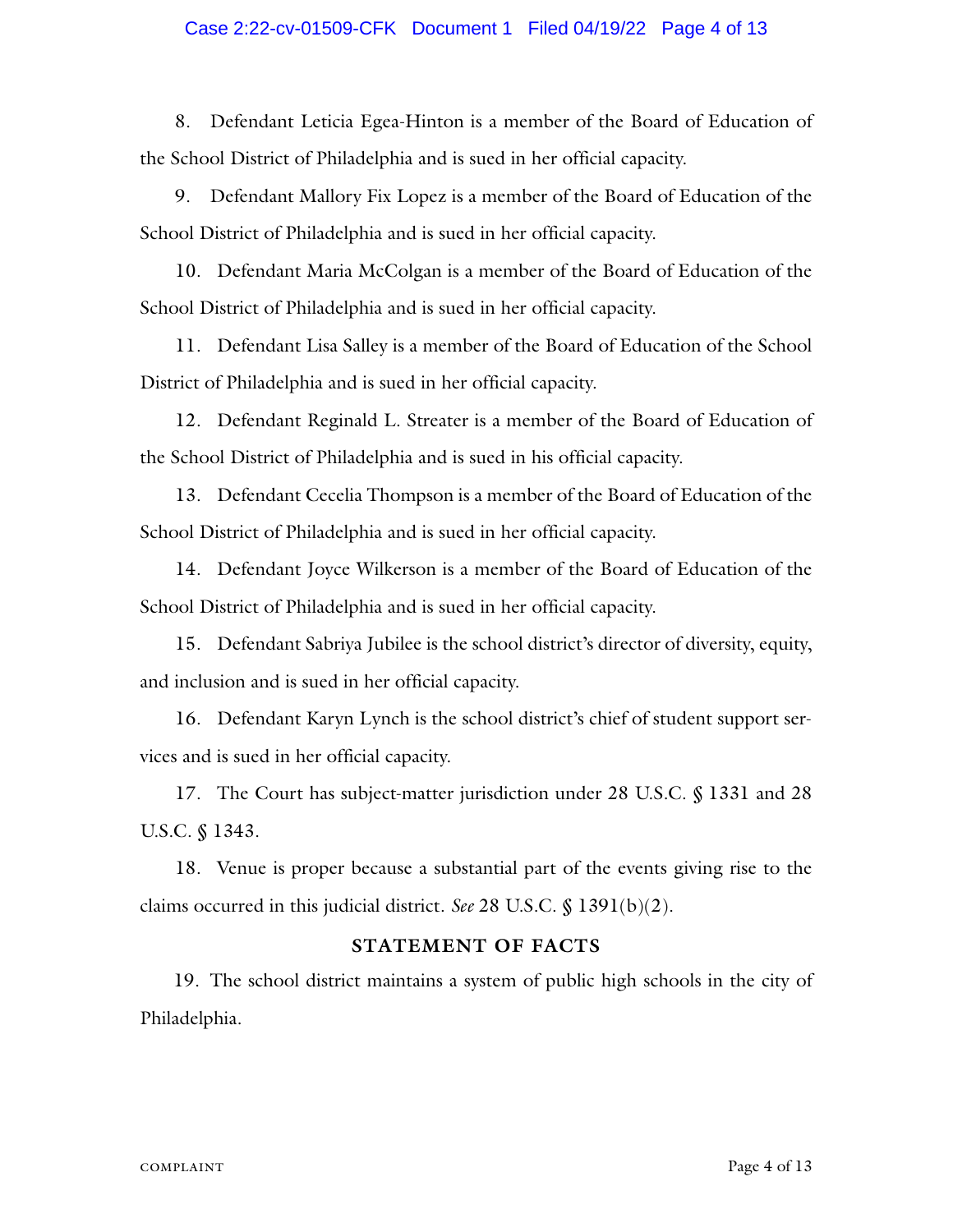#### Case 2:22-cv-01509-CFK Document 1 Filed 04/19/22 Page 5 of 13

20. There are three types of high schools:  $(1)$  neighborhood high schools,<sup>1</sup>  $(2)$ citywide admissions high schools, and (3) special-admission or criteria-based high schools. See SCHOOL DISTRICT OF PHILADELPHIA, HIGH SCHOOL DIRECTORY FALL 2021 ADMISSIONS, at 4 (attached as Exhibit 1).

21. Neighborhood high schools are open to those to students living within certain defined geographical neighborhood boundaries. *Id*.

22. Citywide admissions high schools accept student from across the city. They do not have admission criteria. Admission is based on a partial lottery system. *Id*.

23. Special-admission high schools traditionally had admission criteria related to academic performance, standardized test scores, attendance, and behavior. *Id*.

24. The school district describes these special-admission schools as those "which offer a rigorous, enriched curriculum that may concentrate on a particular discipline or area of study, such as mathematics, natural sciences, engineering, humanities; social sciences, or fine and performing arts." https://www.philasd.org/studentplacement/faqs

25. According to the school district, these special-admission schools are criteriabased or "magnet" schools and "do not have an attendance boundary either and students must apply through the Selection Process." *Id*.

26. Through the 2021–2022 school year, that selection process was objective and individualized.

27. The schools had "competitive entrance requirements related to attendance, punctuality, behavior, grades and standardized test scores. These schools select and approve those students for admission who best meet its entrance criteria." *Id.*

28. But the school district decided to change these merit-based criteria starting with the 2022–2023 school year, claiming that it made these changes "in alignment"

<sup>1.</sup> The school district also sometimes refers to neighborhood schools as catchment schools.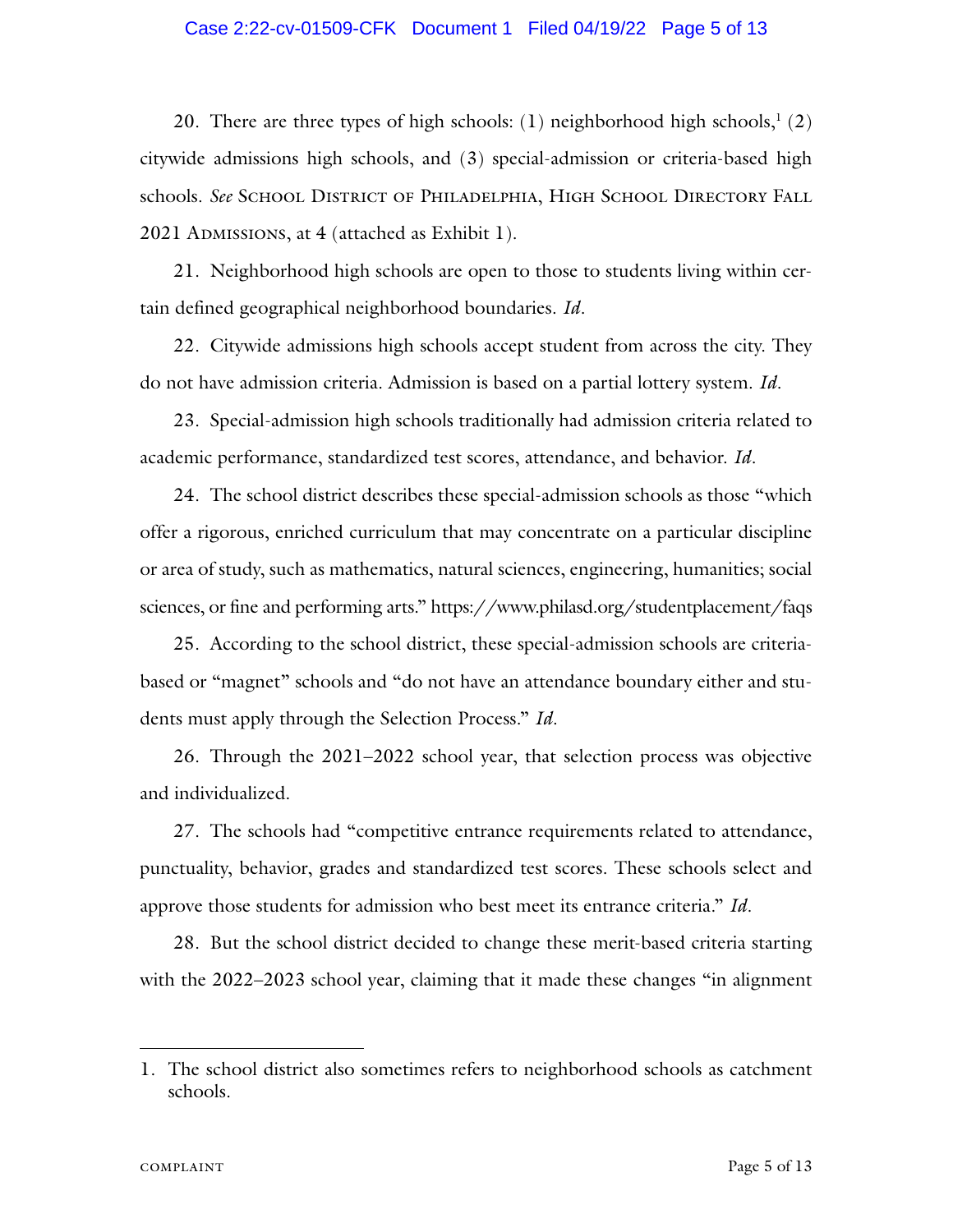#### Case 2:22-cv-01509-CFK Document 1 Filed 04/19/22 Page 6 of 13

with [its] commitment toward antiracism and equity, as outlined in the Board of Education's Goals and Guardrails." See SCHOOL DISTRICT OF PHILADELPHIA, HIGH SCHOOL DIRECTORY FALL 2022 ADMISSIONS, at 4 (attached as Exhibit 2).

29. The board of education admits that its "Goals and Guardrails" are racially motivated, race based, and designed to achieve a racial composition at the city's elite high schools that mirrors the racial makeup of the overall population in the School District of Philadelphia:

[The Goal's] initiative includes increasing representation of Black and Latino students at highly-ranked magnet schools as part of a broader effort to "dismantle racist practices."

Mallory Falk, *Philly centralizes admissions process for magnet schools to increase student diversity,* whyy.com, (Oct. 6, 2021), https://whyy.org/articles/philly-centralizesadmissions-process-for-magnet-schools-to-increase-student-diversity

30. The school district changed the admission process for its elite, specialadmission high school by moving to a gerrymandered computerized lottery system, where students residing in overwhelming Black and Latino zip codes receive special preference for admission. "Zip code preference will be applied at select criteria-based schools for students who meet the minimum qualifications." SCHOOL DISTRICT OF PHILADELPHIA, HIGH SCHOOL DIRECTORY FALL 2022 ADMISSIONS, at 4 (attached as Exhibit 2). These zip-code preferences were adopted with the intention of altering the racial composition of the city's criteria-based schools.

31. Furthermore, the school district scrapped the requirements that applicants submit letters of recommendation, undergo interviews, and complete standardized tests. *Id*.

32. The school district has instituted its racially discriminatory selection standards even though Black and Latino students are already well represented among the student bodies of the criteria-based schools.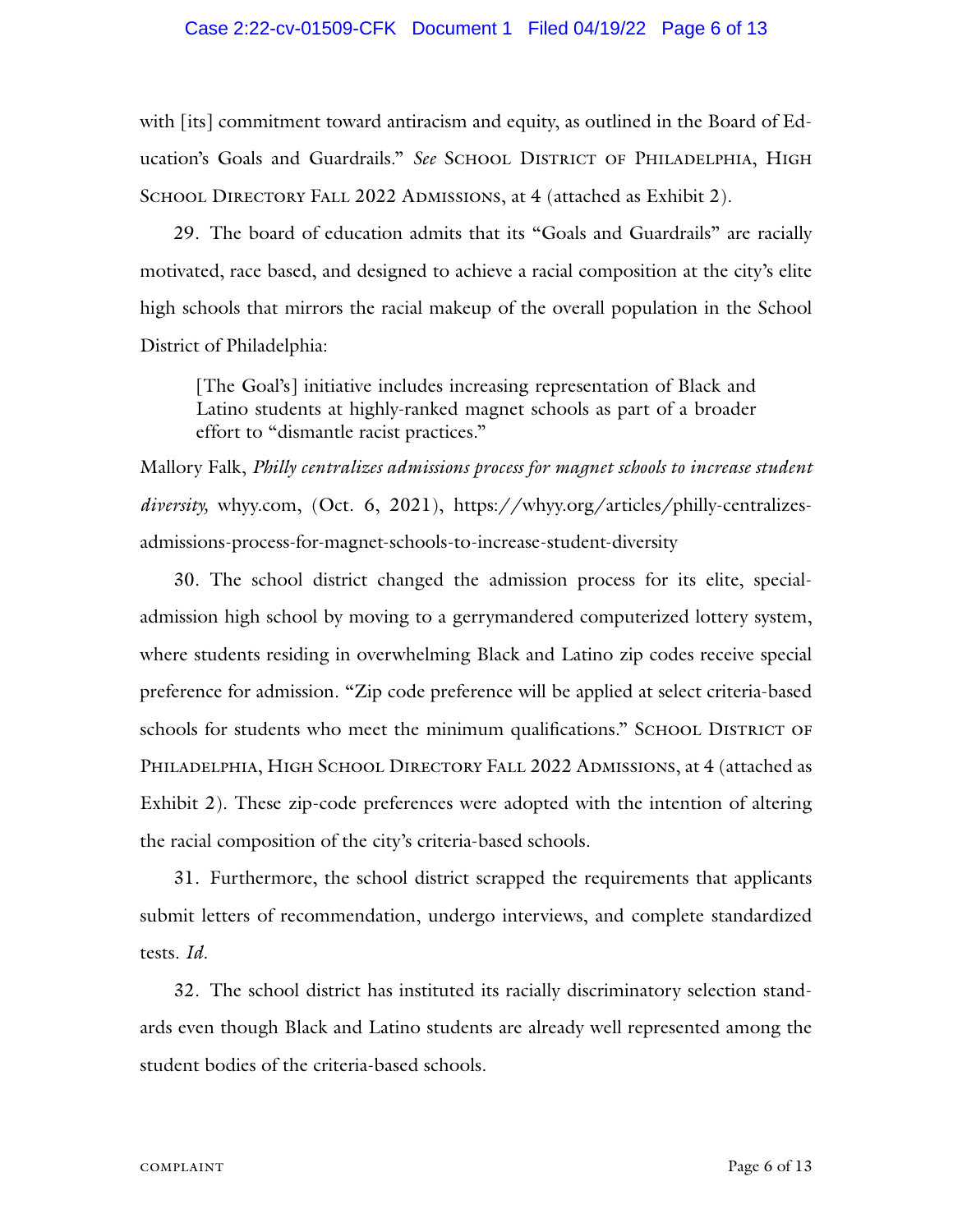#### Case 2:22-cv-01509-CFK Document 1 Filed 04/19/22 Page 7 of 13

33. Defendant Superintendent William Hite has publicly stated said 62% of students who qualify for these schools are Black and Latino. Wakisha Bailer, *"What Do I Do?" Families Unhappy with Philadelphia School District's Lottery Process Ahead of Deadline*, Philadelphia.cbslocal.com (Feb. 11, 2022), available at: https://philadelphia.cbslocal.com/2022/02/11/philadelphia-school-lotterydistrict-parents-specialty-admission-policy-diversity

34. According to the school district, many special-admissions or criteria-based school already maintain a majority-minority enrollment:

| Ethnicity                                              | Aslan | Black/African<br>American | Hispanic/Latino | Multi<br>Racial | White |
|--------------------------------------------------------|-------|---------------------------|-----------------|-----------------|-------|
| Academy at<br>Palumbo                                  | 34%   | 37%                       | 10%             | 3%              | 15%   |
| Carver High<br>School of<br>Engineering<br>and Science | 13%   | 63%                       | 9%              | 6%              | 8%    |
| Central                                                | 39%   | 18%                       | 8%              | 5%              | 30%   |
| Masterman                                              | 27%   | 15%                       | 6%              | 10%             | 43%   |
| Parkway<br>Center City<br>Middle<br>College            | 7%    | 70%                       | 17%             | 4%              | 2%    |
| Philadelphia<br>School<br>District                     | 10%   | 47%                       | 23%             | 5%              | 15%   |

Table: DOMINIQUE DeMOE / Staff Artist . Source: School District of Philadelphia

*See* Kristen A. Graham, *Philly's magnet school admissions are being overhauled – in the name of equity,* The Philadelphia Inquirer, (Oct. 6, 2021), available at: https://www.inquirer.com/news/philadelphia-district-magnet-schools-criteriaadmissions-changes-20211006.html; The School District of Philadelphia, School Profiles, https://schoolprofiles.philasd.org (last visited April 19, 2022).

35. No criteria-based school has a white majority. *Id*.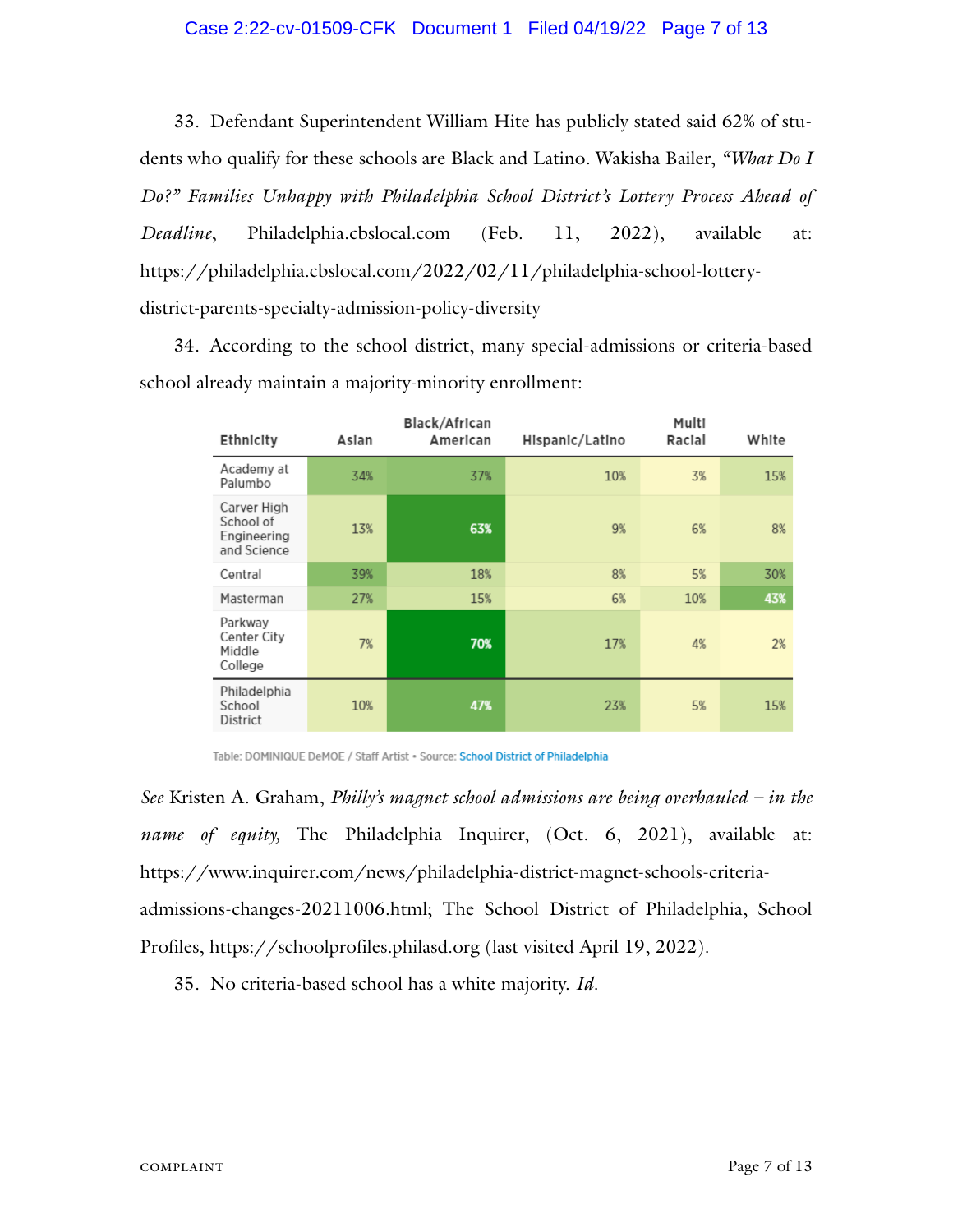#### Case 2:22-cv-01509-CFK Document 1 Filed 04/19/22 Page 8 of 13

36. Indeed, at least two of the school district's criteria-based schools have a black enrollment that exceeds the average black enrollment in the school district as a whole. *Id*.

37. Sherice Sargent is black and the mother of a black female eighth-grade student.

38. Her daughter is enrolled at a science, engineering, and technical school.

39. She wanted to continue her studies at her current school, which is a criteriabased high school specializing in science and technology.

40. In fact, when she was admitted into her current school, a school-district official stated that if she maintained an A/B average she would be able to continue her education at her current school's high school.

41. Sargent's daughter is an A/B student and meets all of the criteria for admission into her school's high school.

42. But contrary to the school-district official's previous representations, she was not able to continue at her current school's high school.

43. She was unable to continue because of the racially discriminatory selection standards maintained and used by the school district. Sargent's daughter was waitlisted at her current school's high school (receiving waitlist number 187) and placed in an agricultural school that specializes in teaching students about farming and how to become farmers.

44. Fallon Girini is a mother of an eighth-grade student at Christopher Columbus Charter School.

45. Girini's son is white and lives in the 19148 zip code.

46. The 19148 zip code is not a preferred zip code.

47. Girini's son is a straight-A student with an exemplary attendance record.

48. He applied for admission to the Academy of Palumbo, a criteria-based school.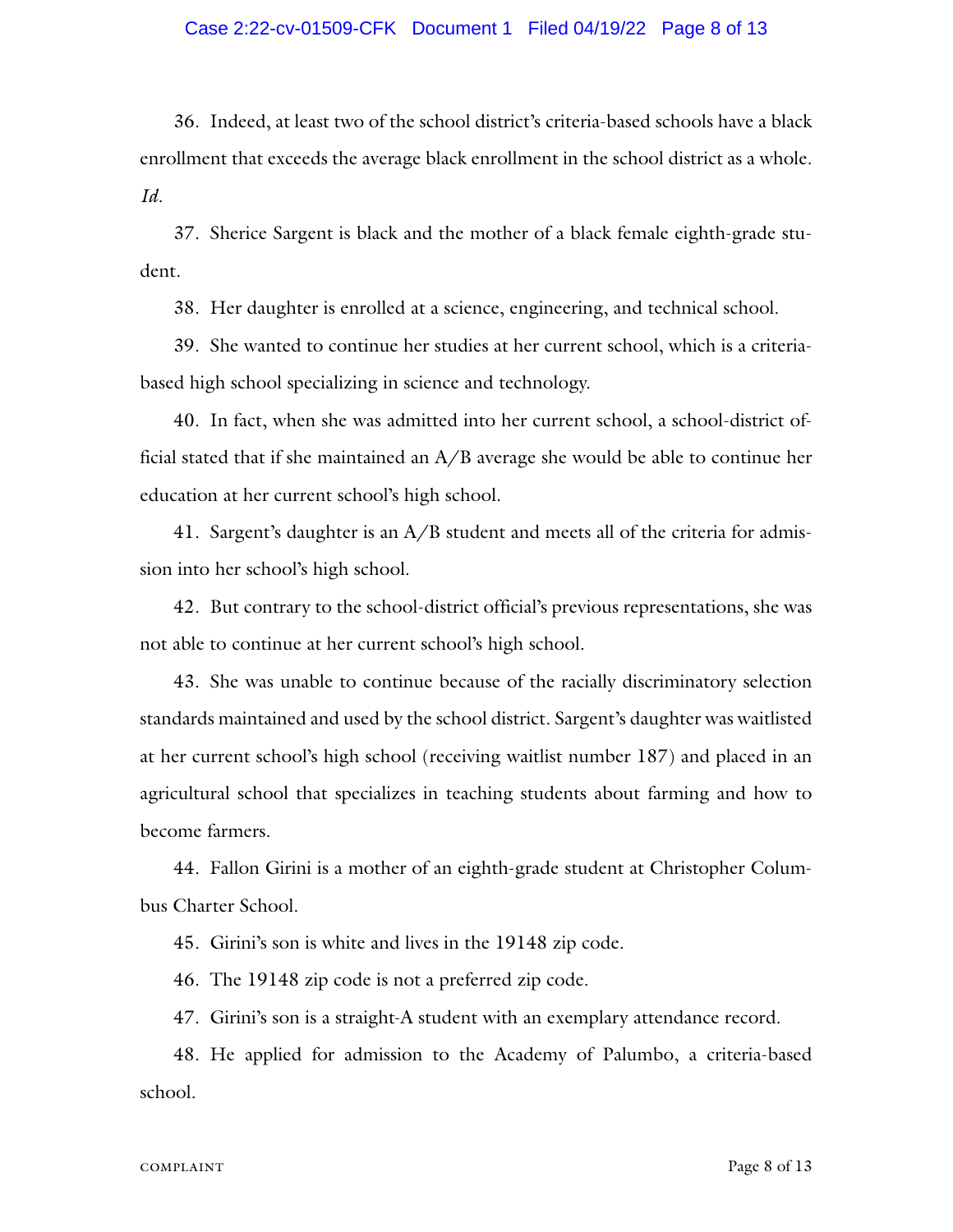#### Case 2:22-cv-01509-CFK Document 1 Filed 04/19/22 Page 9 of 13

49. He was wait-listed and given number 185.

50. Under the previous admissions standards, Girini's son would have been admitted to the Academy of Palumbo.

51. Michele Sheridan is the mother of eighth grade student at Christopher Columbus Charter School.

52. Sheridan's son is non-white (bi-racial).

53. Sheridan's son applied for admission to the Academy at Palumbo, a criteriabased school.

54. He lives mere feet from the front door of the Academy at Palumbo.

55. He is an A and B student and meets all the requirements for admission into the school.

56. He scored 22.5 out of 25 on the school district's admission essay.

57. But because of the racially discriminatory selection standards maintained and used by the school district, Sheridan's son was denied admission to the Academy of Palumbo and is currently wait-listed at number 530.

### **CLASS-ACTION ALLEGATIONS**

58. Sargent, Girini, and Sheridan seek to represent a class of parents and students under Fed. R. Civ. P.  $23(b)(1)(A)$ ,  $(b)(1)(B)$ ,  $(b)(2)$  and  $(b)(3)$ . This class includes all students and parents of students who: (1) applied for admission to a criteria-based school but were denied admission because of the school district's racially discriminatory admissions standards; or (2) will apply for admission to a criteria-based school in the future but face an increased risk of being denied admission because of the school district's racially discriminatory admissions standards. The class includes everyone who has ever fallen within this definition.

59. The number of persons in the class makes joinder of the individual class members impractical.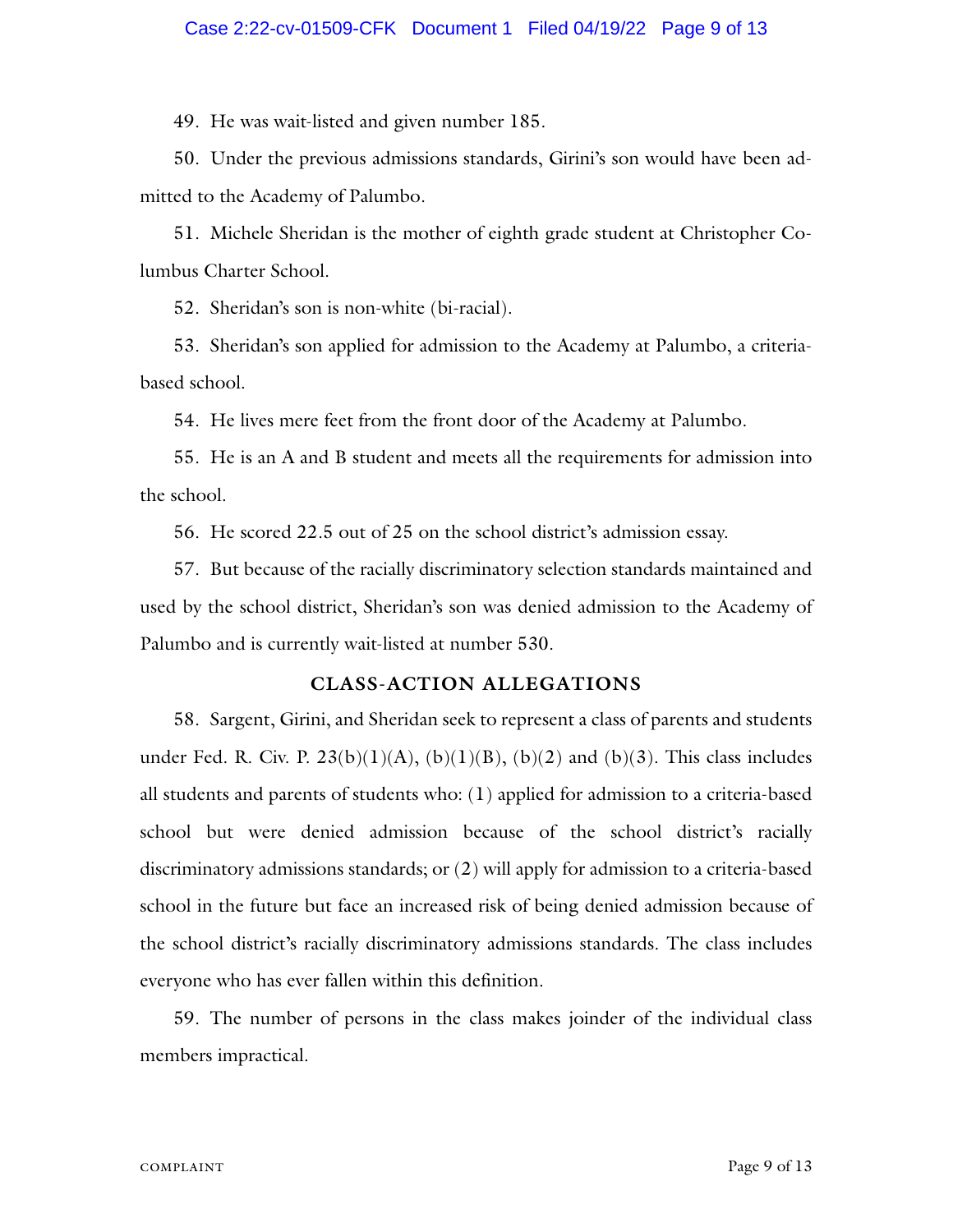#### Case 2:22-cv-01509-CFK Document 1 Filed 04/19/22 Page 10 of 13

60. There are numerous questions of law and fact common to each member of the class. These include:

- a. Whether the school district maintains and uses a racially discriminatory standards for admission into its criteria-based schools;
- b. Whether the class members can recover compensatory damages from the school district; and
- c. Whether the school district's racially discriminatory admissions standards violate the United States and Pennsylvania Constitutions.

61. Sargent, Girini, and Sheridan's claims are typical of other class members.

62. Sargent, Girini, and Sheridan adequately represent the interests of their fellow class members, and they have no interests antagonistic to the class.

63. A class action can be maintained under Rule  $23(b)(1)(A)$  because separate actions by class members could risk inconsistent adjudications on the underlying legal issues.

64. A class action can be maintained under Rule  $23(b)(1)(B)$  because an adjudication determining the constitutionality of the school district's racially discriminatory admissions standards will, as a practical matter, be dispositive of the interests of all class members.

65. A class action can be maintained under Rule  $23(b)(2)$  because the party opposing the class has acted or refused to act on grounds that apply generally to the class, so that final injunctive relief or corresponding declaratory relief is appropriate respecting the class as a whole.

66. A class action can be maintained under Rule  $23(b)(3)$  because the common questions of law and fact identified in the complaint predominate over any questions affecting only individual class members. A class action is superior to other available methods for the fair and efficient adjudication of the controversy because, among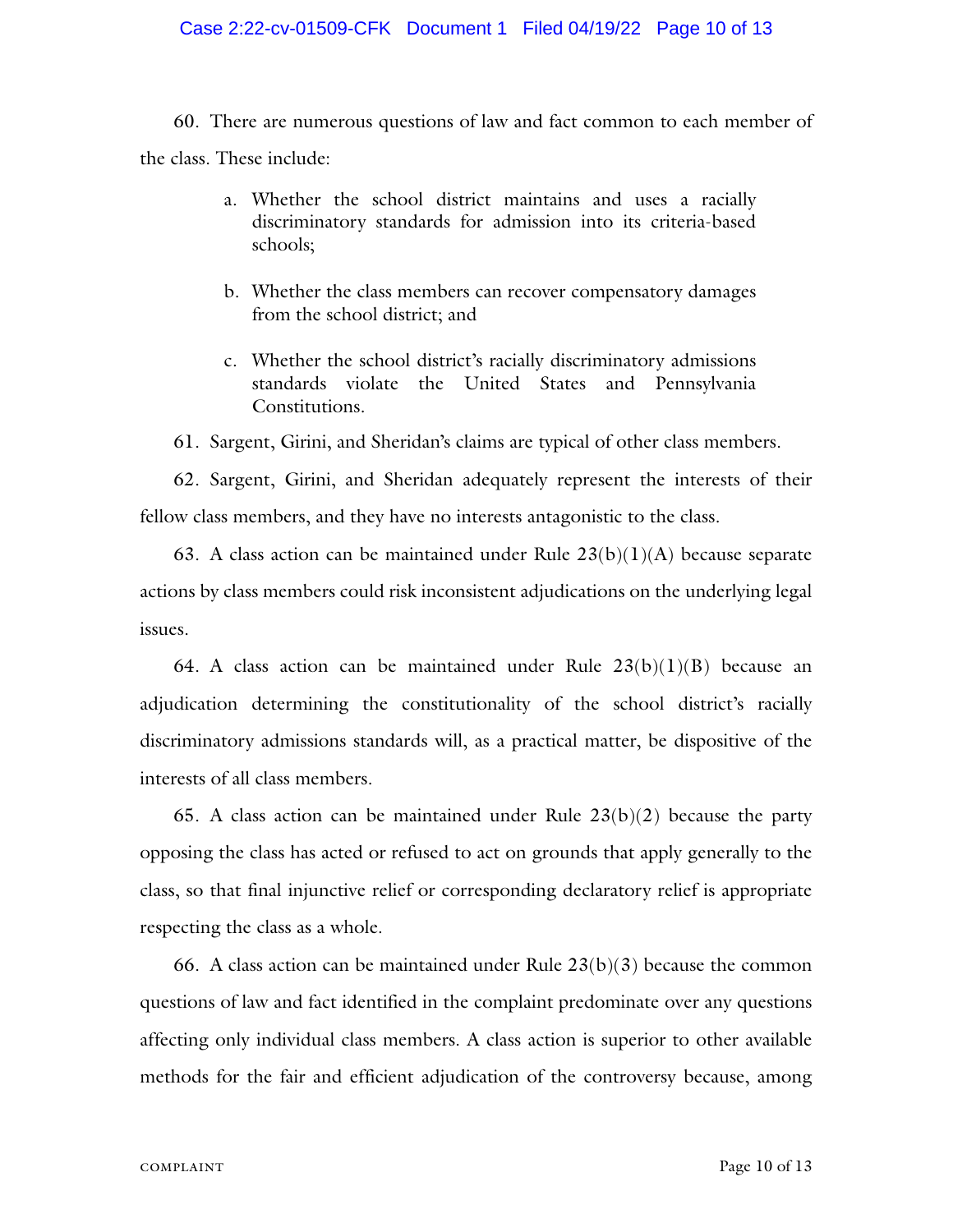#### Case 2:22-cv-01509-CFK Document 1 Filed 04/19/22 Page 11 of 13

other things, all class members are subjected to the same violation of their constitutional rights, but the amount of money involved in each individual's claim would make it burdensome for class members to maintain separate actions.

#### **CAUSES OF ACTION**

#### **Claim 1: Violation Of Title VI**

67. Title VI of the Civil Rights Act of 1964 prohibits racial discrimination in any "program or activity" that receives federal funds. *See* 42 U.S.C. § 2000d ("No person in the United States shall, on the ground of race, color, or national origin, be excluded from participation in, be denied the benefits of, or be subjected to discrimination under any program or activity receiving Federal financial assistance.").

68. The school district is an entity receiving federal financial assistance.

69. The defendants are violating Title VI by discriminating against non-black and non-Latino students by establishing, maintaining, and using racially discriminatory standards for placement in the school district's criteria-based schools.

70. The plaintiffs assert this claim under 42 U.S.C. § 1983 and the implied right of action established by Title VI.

#### **Claim 2: Violation Of The Equal-Protection Clause**

71. The Equal Protection Clause prohibits racial discrimination by state or local government entities. *See Johnson v. California*, 543 U.S. 499, 510–11 (2005); *Shaw v. Hunt*, 517 U.S. 899 (1996) ("Racial classifications are antithetical to the Fourteenth Amendment, whose central purpose was to eliminate racial discrimination emanating from official sources in the States."); *Palmore v. Sidoti*, 466 U.S. 429, 432 (1984) ("A core purpose of the Fourteenth Amendment was to do away with all governmentally imposed discrimination based on race.").

72. The defendants are violating the Equal Protection Clause by applying different admission standards for plaintiffs' children based on their race.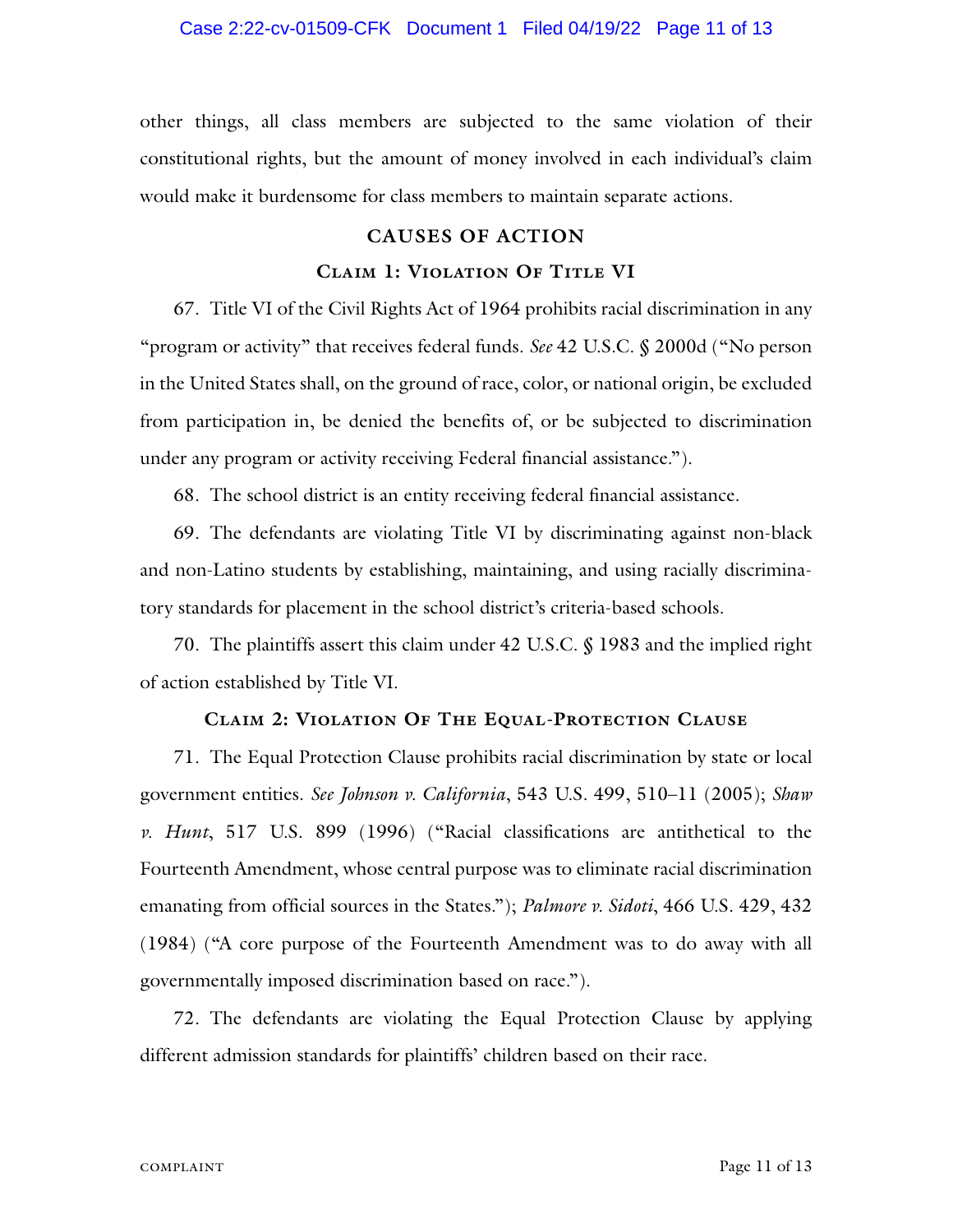#### Case 2:22-cv-01509-CFK Document 1 Filed 04/19/22 Page 12 of 13

73. The plaintiffs assert this claim against the defendants under 42 U.S.C. § 1983.

## **Claim 3: Violation of Pa. Const. Art. I, §§ 26, 29**

74. Article I, § 26 of the Pennsylvania Constitution prohibits any political subdivision from deny any person a civil right. ("Neither the Commonwealth nor any political subdivision thereof shall deny to any person the enjoyment of any civil right, nor discriminate against any person in the exercise of any civil right.")

75. Article I, § 29 of the Pennsylvania Constitution prohibits the abridgement of any right because of a person's race or ethnicity. ("Equality of rights under the law shall not be denied or abridged in the Commonwealth of Pennsylvania because of the race or ethnicity of the individual.")

76. The defendants are violating the Pennsylvania Constitution by establishing, maintaining, and using a system of selection to the school district's criteria-based schools that discriminates on the basis of their race.

## **DEMAND FOR RELIEF**

77. The plaintiffs respectfully request that the court:

- a. certify the class described in paragraph 58;
- b. declare that the defendants are violating 42 U.S.C. § 1983, Title VI, the Equal Protection Clause, and article I, §§ 26 and 29 of the Pennsylvania Constitution by establishing, maintaining, and using racially discriminatory standards for selection and admission to the school district's criteria-based schools;
- c. enter a preliminary and permanent injunction that restrains the defendants from denying admission to the school district's criteria-based schools on the basis of race or on the basis of residence in zip codes that were selected because of their racial composition;